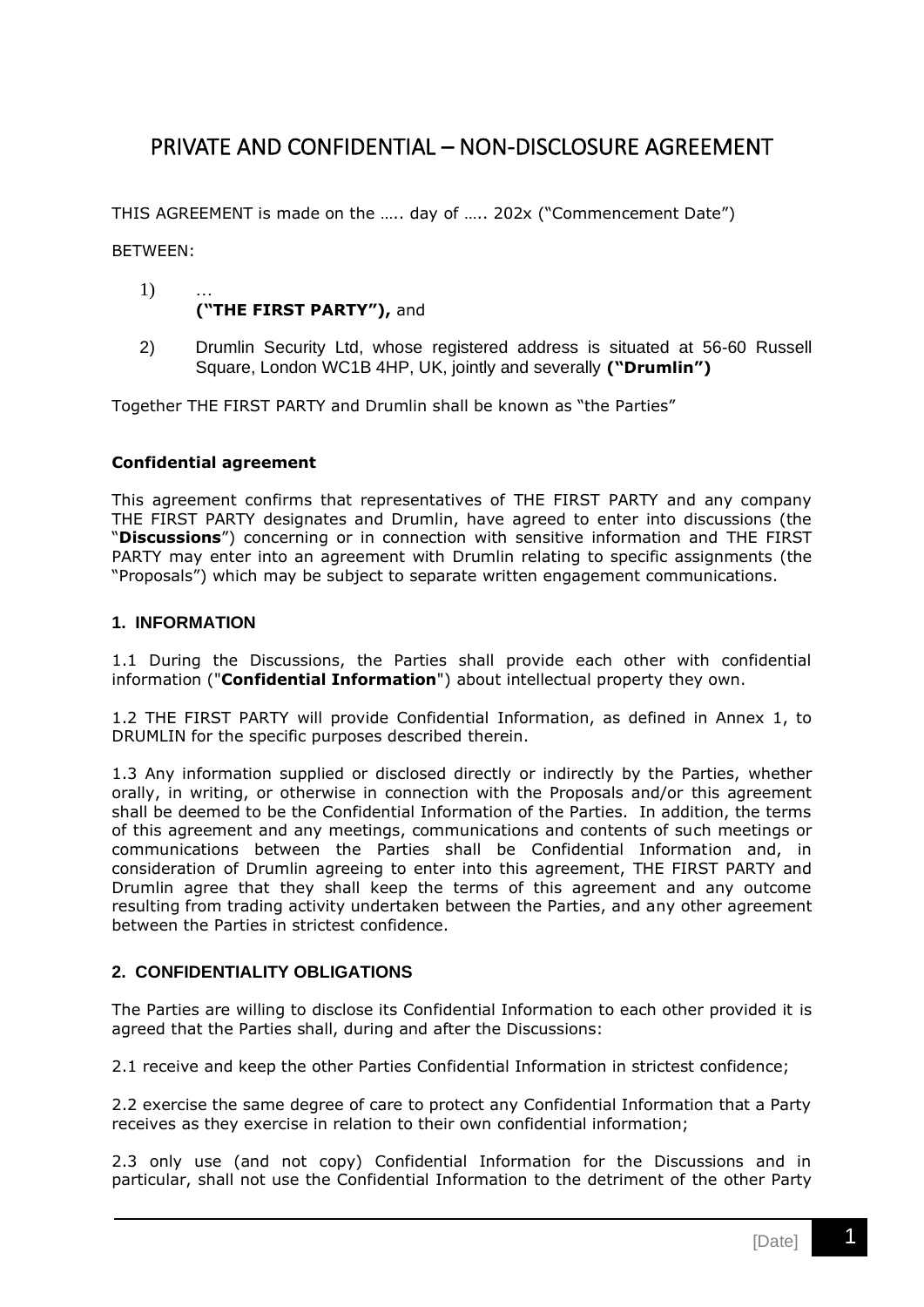or its customers or suppliers) and not attempt to use the Confidential Information without the express knowledge and consent of the other Party;

2.4 only disclose Confidential Information to any person, firm or company not being a party to this agreement (or an officer, employee and /or advisor to such party) with the prior consent of the other Party or where necessary for the Discussions and then only on equivalent terms as to confidentiality as are set out in this agreement;

2.5 at the written request at any time of the other Party, promptly return or if so requested destroy all Confidential Information disclosed and shall delete all copies from any computer, word processor or other data processing device, using such method of deletion as is commensurate with the confidential nature of the material.

The Parties shall be entitled to be given reasonable evidence of compliance with this sub-clause, including a certificate to that effect duly signed by the other Party; and

2.6 promptly notify the other Party if they become aware of any breach of confidence concerning the Confidential Information by their directors/partners, officers, employees, sub-contractors, agents, external or internal auditors or professional advisors.

2.7 The Parties agree, warrant and indemnify the other Party against any loss or penalty, however incurred as a consequence of the other Party breaching any terms of this agreement. The extent of this warranty and indemnity shall be limited to the value of any commercial undertakings including contracts quotations or other contractual commitments made by the Party in default.

## **3. EXCEPTIONS**

The provisions of this agreement will not prohibit either Party from copying or disclosing any Confidential Information that:

3.1 is or was at the time of receipt in the public domain other than by reason of any breach of the obligations hereunder;

3.2 is or was lawfully already in either Party's possession on a non-confidential basis before the date of its disclosure by either Party, and other than by reason of disclosure by either Party;

3.3 is or was lawfully acquired from a person not being party to this agreement which has or had (at the time of disclosure by that person) full rights to disclose it on a nonconfidential basis;

3.4 has been or is independently developed by either Party and agree that either Party would need to prove this to the reasonable satisfaction of the other Party in order to rely on this exception; or

3.5 is required by law or is required by any regulatory body to be disclosed and/ or copied and retained by either Party.

## **4. REMEDIES**

Without prejudice to any other rights or remedies which the other Party may have, both Parties agree to bear any and all legal costs associated with any breach or threatened breach of this agreement by the other Party or anyone connected with the other Party in the event such breach is proven.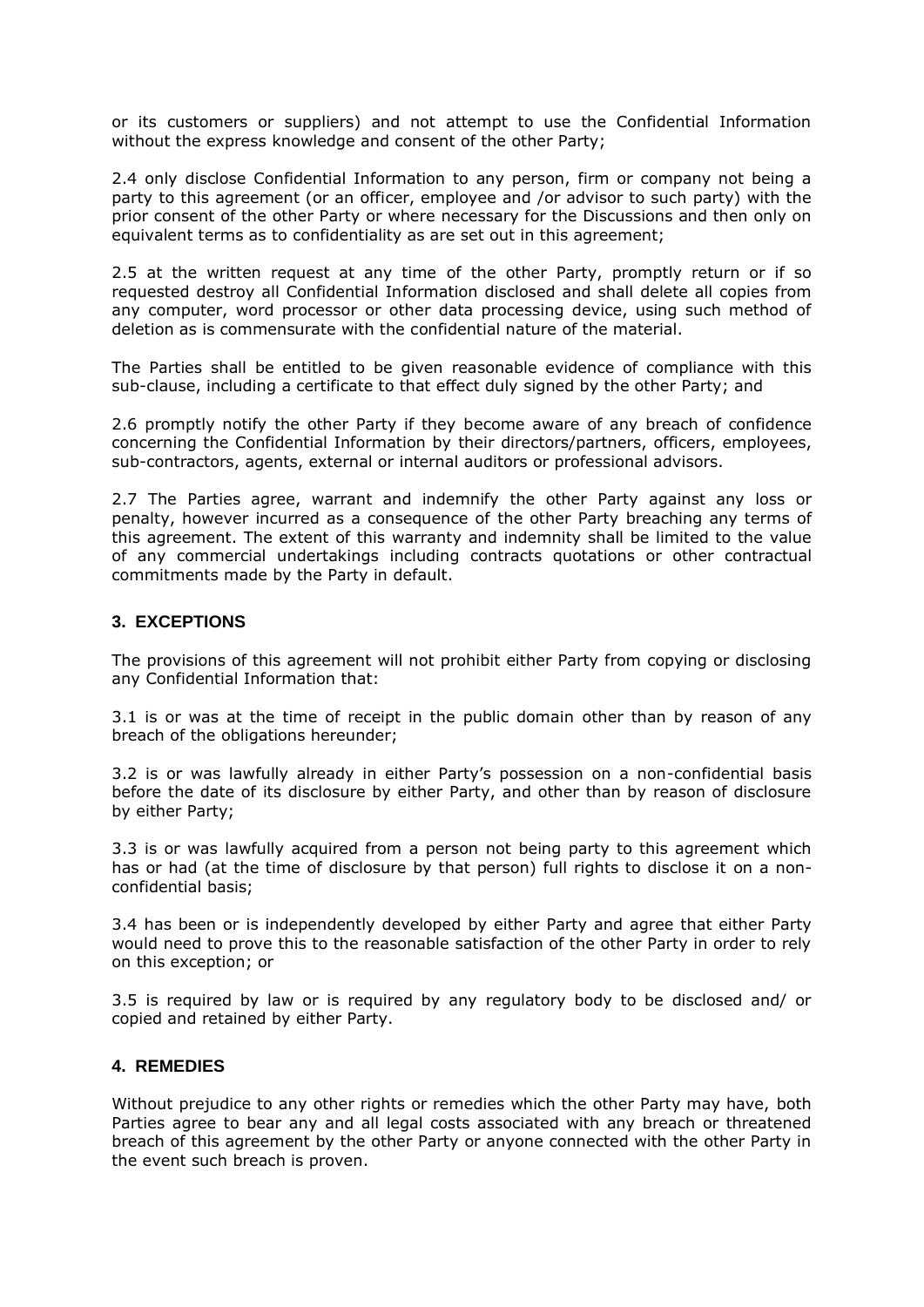## **5. NO WARRANTY/AGREEMENT**

5.1 Unless expressly stated in writing, neither Party does not make any representation or warranty as to the accuracy or completeness of any of the Confidential Information supplied during the course of the Discussions.

5.2 This agreement and any Confidential Information made available during the Discussions does not and will not constitute an offer (or acceptance) of any kind by either Party in relation to the Proposals or any commitment by either Party to proceed with the Proposals.

## **6. DATA PROTECTION**

If, in the course of evaluating the Proposal or its feasibility, either Party process any Personal Data as defined in the Data Protection Act 1998 (as modified, amended or reenacted) ("**DPA**") provided by either Party:

6.1 Both Parties agree to only process it for the purpose of evaluating the Proposals or their feasibility

6.2 Both Parties shall take such security measures as are required to enable them to process all the personal data in compliance with obligations equivalent to those imposed by the seventh data protection principle of the DPA 1998; and

6.3 Both Parties shall provide such co-operation as the other Party reasonably considers to be necessary to enable them to take reasonable steps to audit compliance with the obligations set out in this clause 6 from time to time. Such co-operation may include helping the other Party to carry out risk assessments of your data processing operations, in particular providing information about, and permitting the other Party to inspect, those operations, provided that the other Party agrees to carry out any such inspection with minimum disruption to your day-to-day business and on a confidential basis.

6.4 Where required an optional separate GDPR Data Processing Agreement (DPA) will be provided to address issues relating to the storage and processing of any Personal Identification Information (PII) that the First Party wishes to be held on DSL's servers.

## **7. RIGHTS IN CONFIDENTIAL INFORMATION**

All rights in Confidential Information and all copies thereof are reserved by the Party's. No licence is hereby granted directly or indirectly under any invention, discovery, patent, copyright or other intellectual or industrial property right now or in the future held, made, obtained or licensable by either Party.

## **8. WAIVER**

No failure or delay by either Party in exercising any right, power or privilege under this agreement shall constitute a waiver nor shall it in any way affect the validity or enforceability of the whole or part of this agreement.

## **9. VARIATION AND WHOLE AGREEMENT**

No amendment to this agreement will be effective unless in writing and signed by or on behalf of each of the Parties. This agreement is the whole agreement between the Parties to this agreement and supersedes any arrangement between them relating to the subject matter covered by this agreement.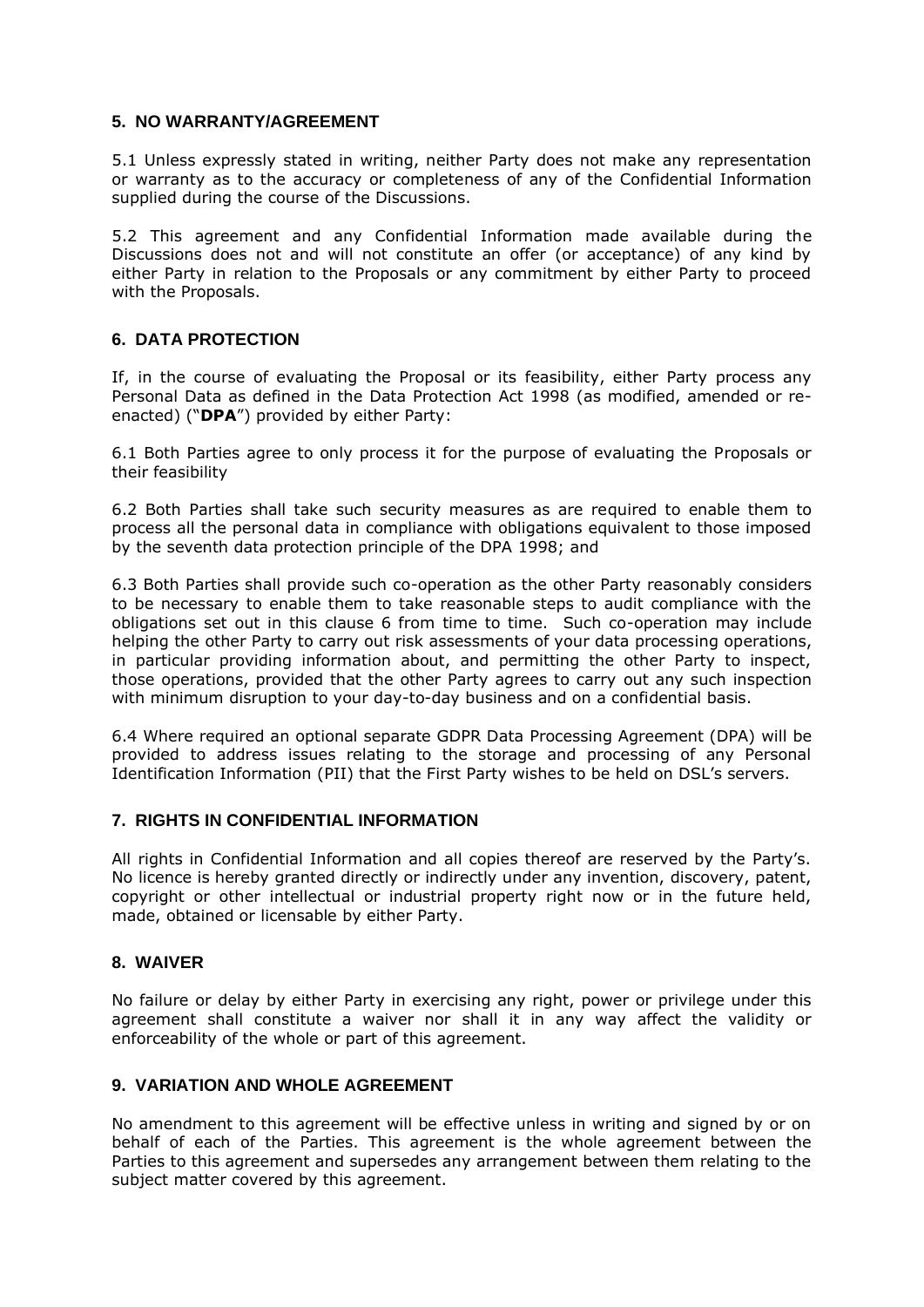#### **10. NON-CIRCUMVENTION**

The Parties agree and covenant with each other that they will not without the express prior written consent of the other Party, either by themselves or via any company, its employee, agent, subsidiary, parent or group company, or other representative, either directly or indirectly, and whether with the intention to avoid or bypass the other Party or otherwise attempt to circumvent this agreement and contact or contract directly with any entity, person or individual that the other Party has named to them as their counterparty or proposed counterparty.

### **11. TERMINATION AND SURVIVAL**

Either party may at any time notify the other in writing that it does not wish to continue with the Discussions or proceed with the Proposals.

The Parties obligations shall survive any such notification for a period of 3 years from the signing of this agreement

The obligations in this agreement shall end three years from the date of this agreement but without affecting the liability of either party to this agreement for breach of this agreement before then.

#### **12. NOTICES**

All notices under this Agreement shall be in writing and shall be deemed to be properly served if sent by first class registered or recorded delivery post or via a secure email service to the Company Secretary of the party being served at its address specified above or at such other address of which such party shall have been given notice as aforesaid, and marked for the attention of that party's Company Secretary. The date of service shall be deemed to be the working day next occurring after the working day on which the notice was transmitted or posted as the case may be.

#### **13. GOVERNING LAW AND JURISDICTION**

The terms of this agreement will be governed by English law.

We confirm that we agree to be bound by the above conditions:

Authorised Signatory of THE FIRST PARTY

Name: Signed Date

Authorised Signatory of Drumlin Security

Name: Signed: Date: